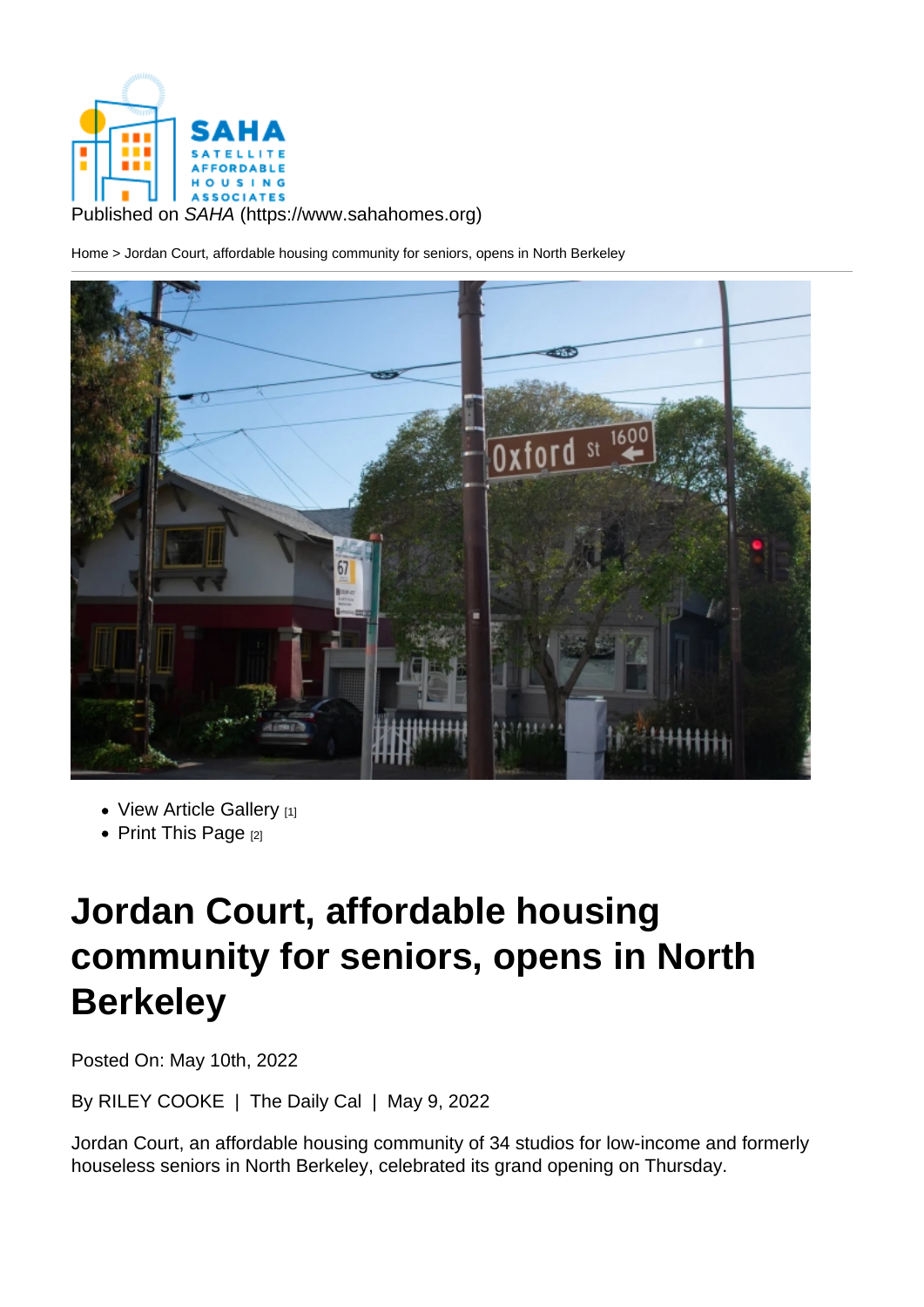All Souls Episcopal Parish, which owns the 1601 Oxford St. site, developed the units in collaboration with Satellite Affordable Housing Associates, or SAHA, according to a SAHA press release. Of the 34 studios, 12 are set aside for formerly houseless seniors. Jordan Court also offers community spaces, support services and apartments for church staff.

?We are very open and excited to build in North Berkeley since there are very few affordable housing opportunities there,? said Carrie Lutjens, senior project manager at SAHA. ?We are pretty much all leased out.?

A study from the UC Berkeley Labor Center found that three out of 10 seniors in California cannot cover their basic needs, especially those who are older, unmarried or renting.

According to Phil Brochard, rector at All Souls Parish, he experienced ?joy and gratitude? during Jordan Court?s grand opening, citing Berkeley Mayor Jesse Arreguín as a champion of the project. Work on Jordan Court began eight years ago, before the housing crisis reached a ?fever pitch,? Brochard added.

He noted the project cost \$25.5 million, with a majority of the funding coming from the federal government?s low-income tax credit program, which Brochard described as the ?backbone? of affordable housing developments.

?For us, as a Christian congregation, we have a deeply held belief that we are in this together,? Brochard said. ?We felt like one way to do that was to provide housing and support in a community that was vulnerable and unable to access that.?

Brochard also noted that developers of Jordan Court invoked California Senate Bill 35, which aims to ease the approval process for affordable housing projects.

In addition to streamlining the approval process, Alameda County also made the application process for Jordan Court efficient, according to Lutjens. She explained that applicants were patient with regard to the waitlist, despite not being able to move in until February due to construction issues.

?The idea is that folks age in place, so hopefully they can stay indefinitely,? Lutjens said. ?There are supportive services by SAHA and others so folks have the support they need to age in place.?

While there is significant public support for the project now, Brochard said there was small, but vocal, opposition in the beginning.

However, a cultural shift that occurred in 2014 helped push Jordan Court along as the housing crisis worsened.

?We wanted to do our part as neighbors to weave even more tightly the fabric of our community,? Brochard said. ?Parish, Jordan Court and the wider community are going to be stronger for it.?

Ashley Tsai contributed to this story.

Read the full article here. [3]